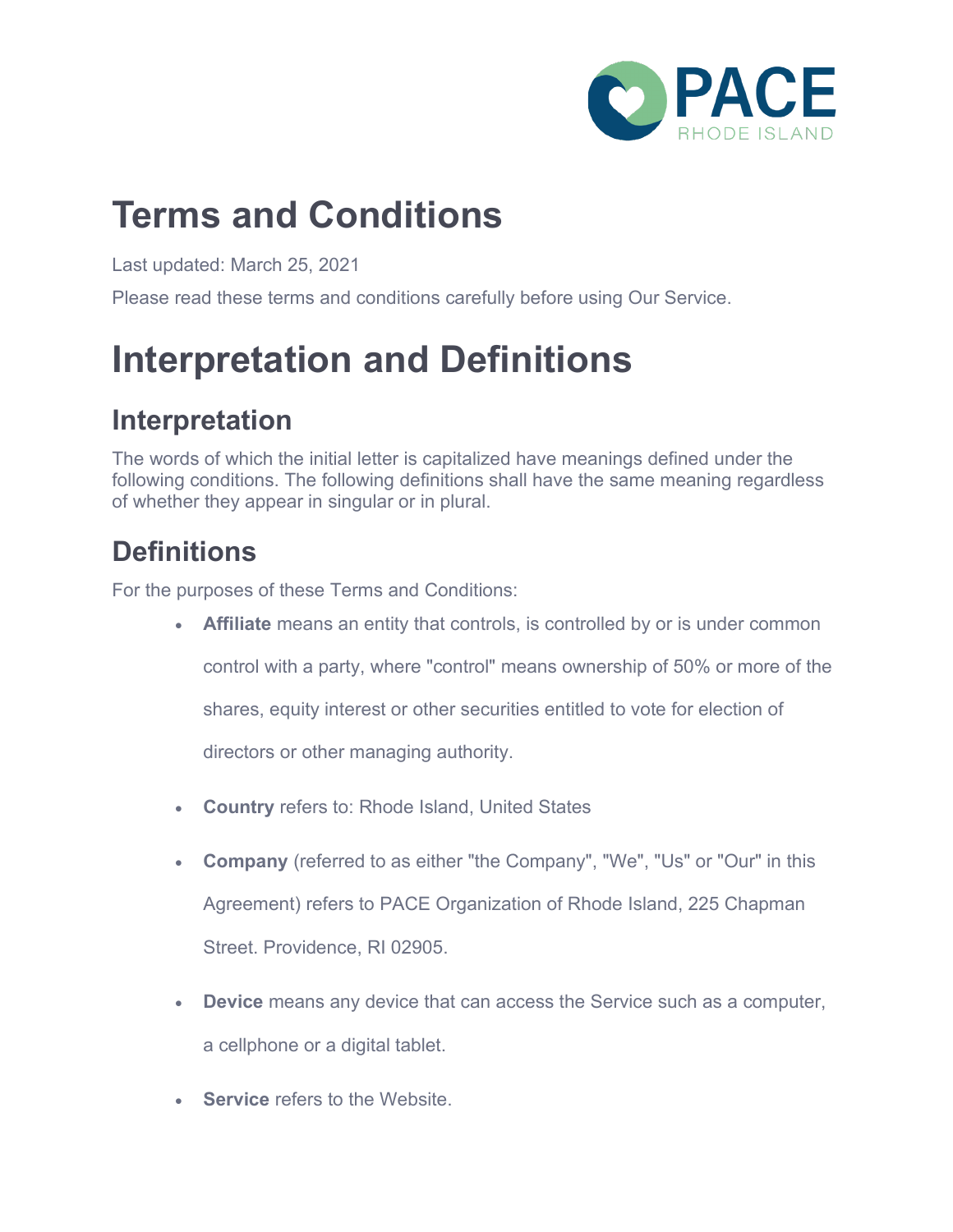

- **Terms and Conditions** (also referred as "Terms") mean these Terms and Conditions that form the entire agreement between You and the Company regarding the use of the Service. This Terms and Conditions agreement has been created with the help of the [Terms and Conditions Generator.](https://www.privacypolicies.com/terms-conditions-generator/)
- **Third-party Social Media Service** means any services or content (including data, information, products or services) provided by a third-party that may be displayed, included or made available by the Service.
- **Website** refers to PACE-RI, accessible from [www.pace-ri.org](https://www.privacypolicies.com/live/www.pace-ri.org)
- **You** means the individual accessing or using the Service, or the company, or other legal entity on behalf of which such individual is accessing or using the Service, as applicable.

### **Acknowledgment**

These are the Terms and Conditions governing the use of this Service and the agreement that operates between You and the Company. These Terms and Conditions set out the rights and obligations of all users regarding the use of the Service.

Your access to and use of the Service is conditioned on Your acceptance of and compliance with these Terms and Conditions. These Terms and Conditions apply to all visitors, users and others who access or use the Service.

By accessing or using the Service You agree to be bound by these Terms and Conditions. If You disagree with any part of these Terms and Conditions then You may not access the Service.

You represent that you are over the age of 18. The Company does not permit those under 18 to use the Service.

Your access to and use of the Service is also conditioned on Your acceptance of and compliance with the Privacy Policy of the Company. Our Privacy Policy describes Our policies and procedures on the collection, use and disclosure of Your personal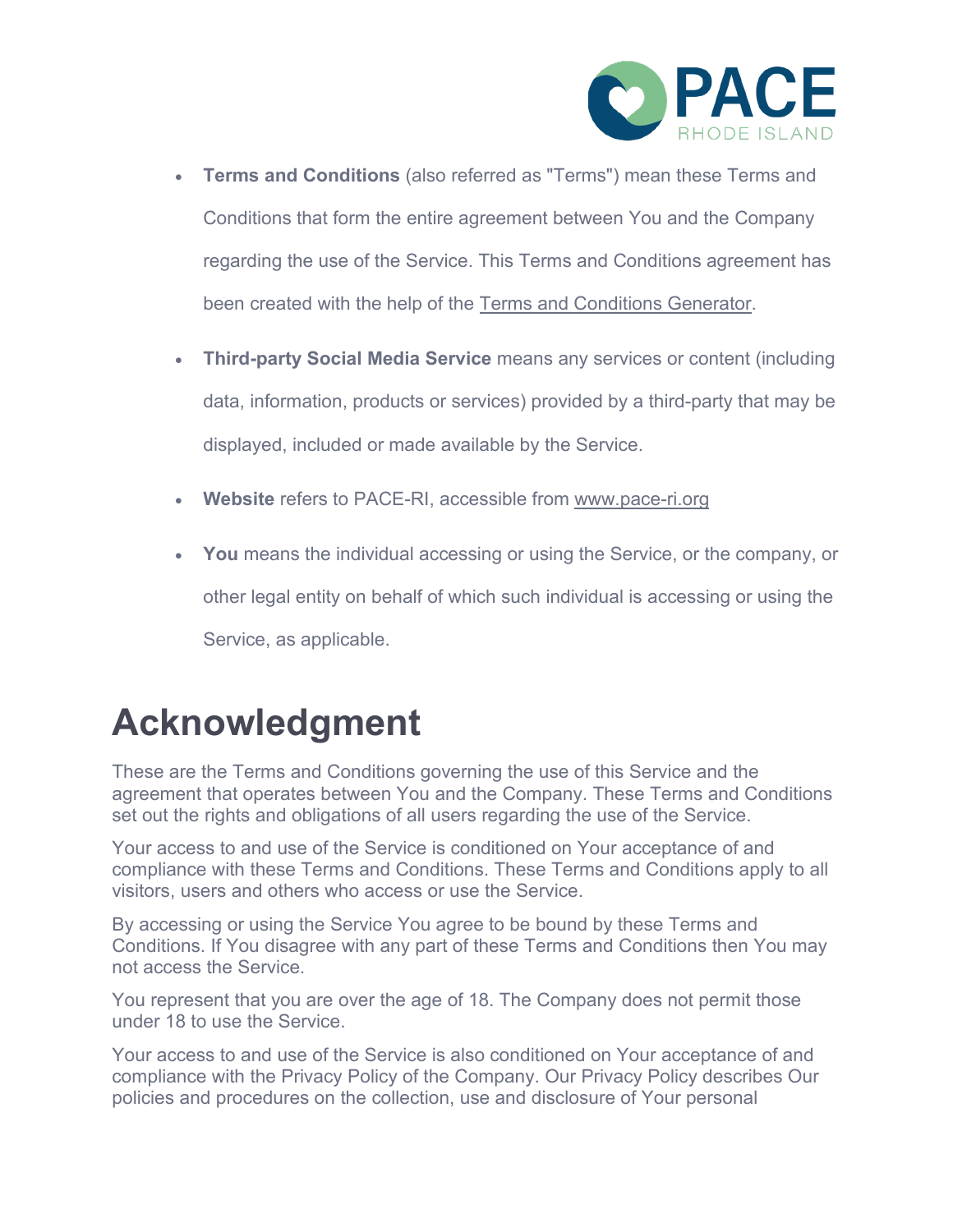

information when You use the Application or the Website and tells You about Your privacy rights and how the law protects You. Please read Our Privacy Policy carefully before using Our Service.

## **Links to Other Websites**

Our Service may contain links to third-party web sites or services that are not owned or controlled by the Company.

The Company has no control over, and assumes no responsibility for, the content, privacy policies, or practices of any third party web sites or services. You further acknowledge and agree that the Company shall not be responsible or liable, directly or indirectly, for any damage or loss caused or alleged to be caused by or in connection with the use of or reliance on any such content, goods or services available on or through any such web sites or services.

We strongly advise You to read the terms and conditions and privacy policies of any third-party web sites or services that You visit.

### **Termination**

We may terminate or suspend Your access immediately, without prior notice or liability, for any reason whatsoever, including without limitation if You breach these Terms and **Conditions** 

Upon termination, Your right to use the Service will cease immediately.

## **Limitation of Liability**

Notwithstanding any damages that You might incur, the entire liability of the Company and any of its suppliers under any provision of this Terms and Your exclusive remedy for all of the foregoing shall be limited to the amount actually paid by You through the Service or 100 USD if You haven't purchased anything through the Service.

To the maximum extent permitted by applicable law, in no event shall the Company or its suppliers be liable for any special, incidental, indirect, or consequential damages whatsoever (including, but not limited to, damages for loss of profits, loss of data or other information, for business interruption, for personal injury, loss of privacy arising out of or in any way related to the use of or inability to use the Service, third-party software and/or third-party hardware used with the Service, or otherwise in connection with any provision of this Terms), even if the Company or any supplier has been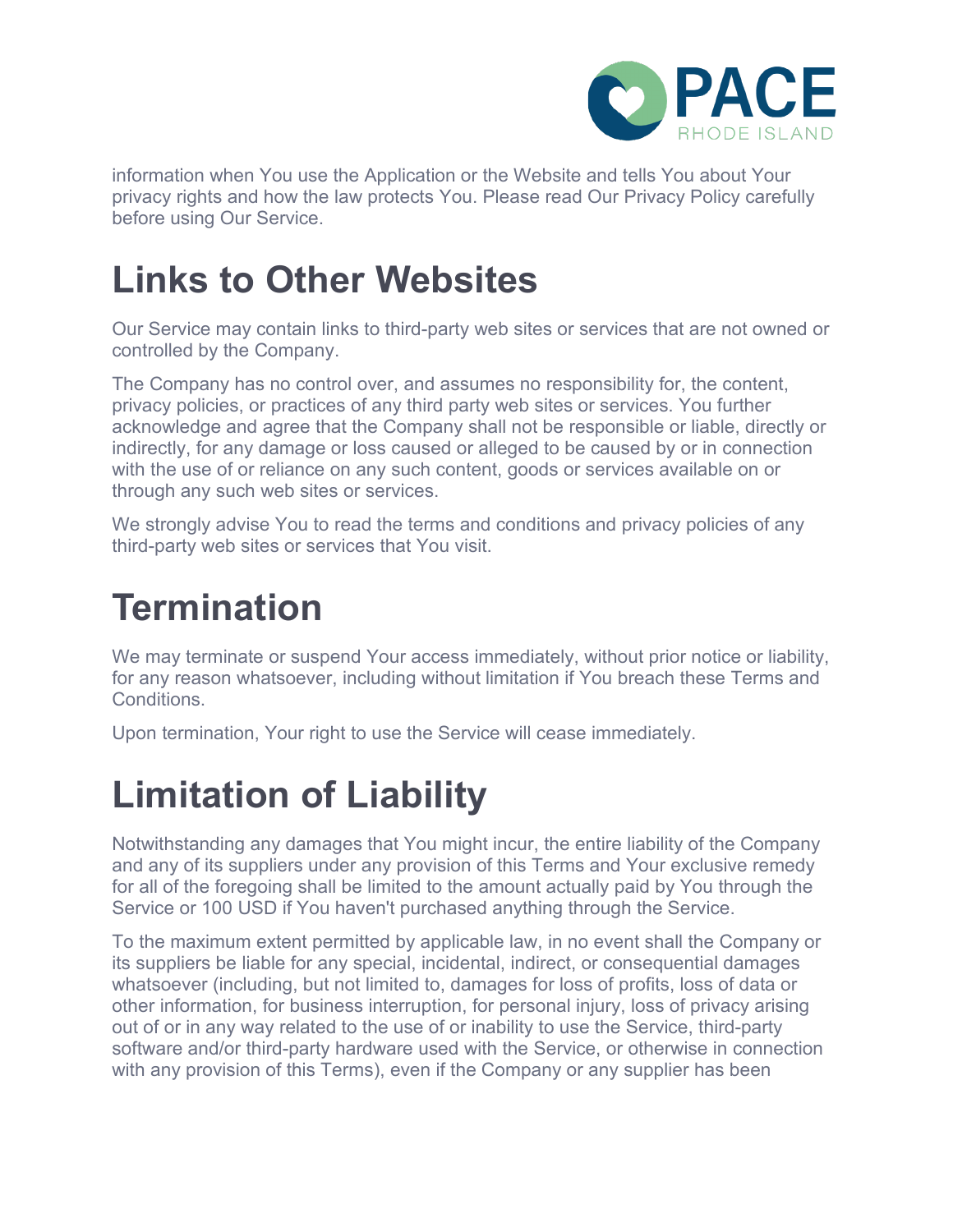

advised of the possibility of such damages and even if the remedy fails of its essential purpose.

Some states do not allow the exclusion of implied warranties or limitation of liability for incidental or consequential damages, which means that some of the above limitations may not apply. In these states, each party's liability will be limited to the greatest extent permitted by law.

## **"AS IS" and "AS AVAILABLE" Disclaimer**

The Service is provided to You "AS IS" and "AS AVAILABLE" and with all faults and defects without warranty of any kind. To the maximum extent permitted under applicable law, the Company, on its own behalf and on behalf of its Affiliates and its and their respective licensors and service providers, expressly disclaims all warranties, whether express, implied, statutory or otherwise, with respect to the Service, including all implied warranties of merchantability, fitness for a particular purpose, title and non-infringement, and warranties that may arise out of course of dealing, course of performance, usage or trade practice. Without limitation to the foregoing, the Company provides no warranty or undertaking, and makes no representation of any kind that the Service will meet Your requirements, achieve any intended results, be compatible or work with any other software, applications, systems or services, operate without interruption, meet any performance or reliability standards or be error free or that any errors or defects can or will be corrected.

Without limiting the foregoing, neither the Company nor any of the company's provider makes any representation or warranty of any kind, express or implied: (i) as to the operation or availability of the Service, or the information, content, and materials or products included thereon; (ii) that the Service will be uninterrupted or error-free; (iii) as to the accuracy, reliability, or currency of any information or content provided through the Service; or (iv) that the Service, its servers, the content, or e-mails sent from or on behalf of the Company are free of viruses, scripts, trojan horses, worms, malware, timebombs or other harmful components.

Some jurisdictions do not allow the exclusion of certain types of warranties or limitations on applicable statutory rights of a consumer, so some or all of the above exclusions and limitations may not apply to You. But in such a case the exclusions and limitations set forth in this section shall be applied to the greatest extent enforceable under applicable law.

#### **Governing Law**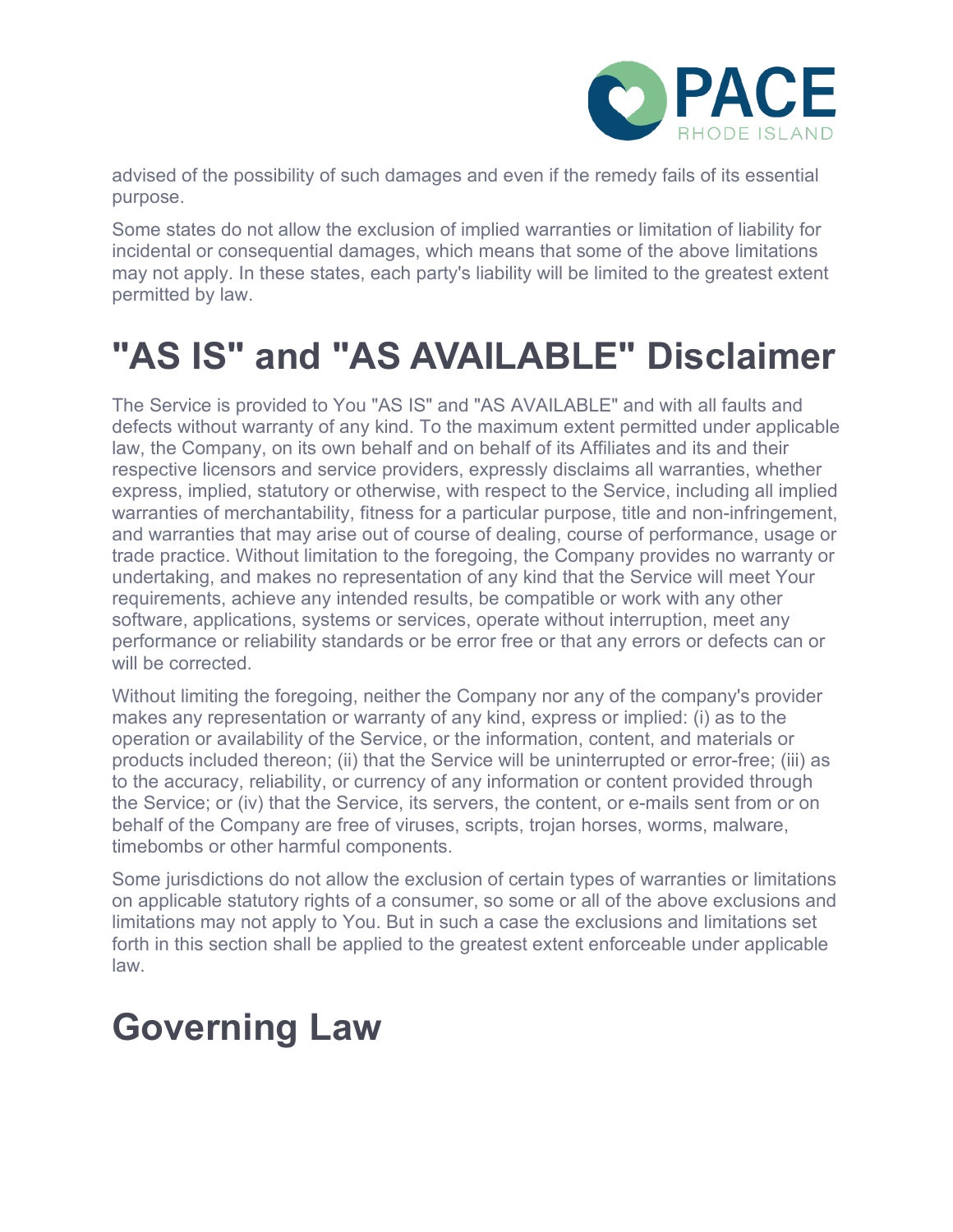

The laws of the Country, excluding its conflicts of law rules, shall govern this Terms and Your use of the Service. Your use of the Application may also be subject to other local, state, national, or international laws.

## **Disputes Resolution**

If You have any concern or dispute about the Service, You agree to first try to resolve the dispute informally by contacting the Company.

# **For European Union (EU) Users**

If You are a European Union consumer, you will benefit from any mandatory provisions of the law of the country in which you are resident in.

## **United States Legal Compliance**

You represent and warrant that (i) You are not located in a country that is subject to the United States government embargo, or that has been designated by the United States government as a "terrorist supporting" country, and (ii) You are not listed on any United States government list of prohibited or restricted parties.

# **Severability and Waiver**

#### **Severability**

If any provision of these Terms is held to be unenforceable or invalid, such provision will be changed and interpreted to accomplish the objectives of such provision to the greatest extent possible under applicable law and the remaining provisions will continue in full force and effect.

#### **Waiver**

Except as provided herein, the failure to exercise a right or to require performance of an obligation under this Terms shall not effect a party's ability to exercise such right or require such performance at any time thereafter nor shall be the waiver of a breach constitute a waiver of any subsequent breach.

## **Translation Interpretation**